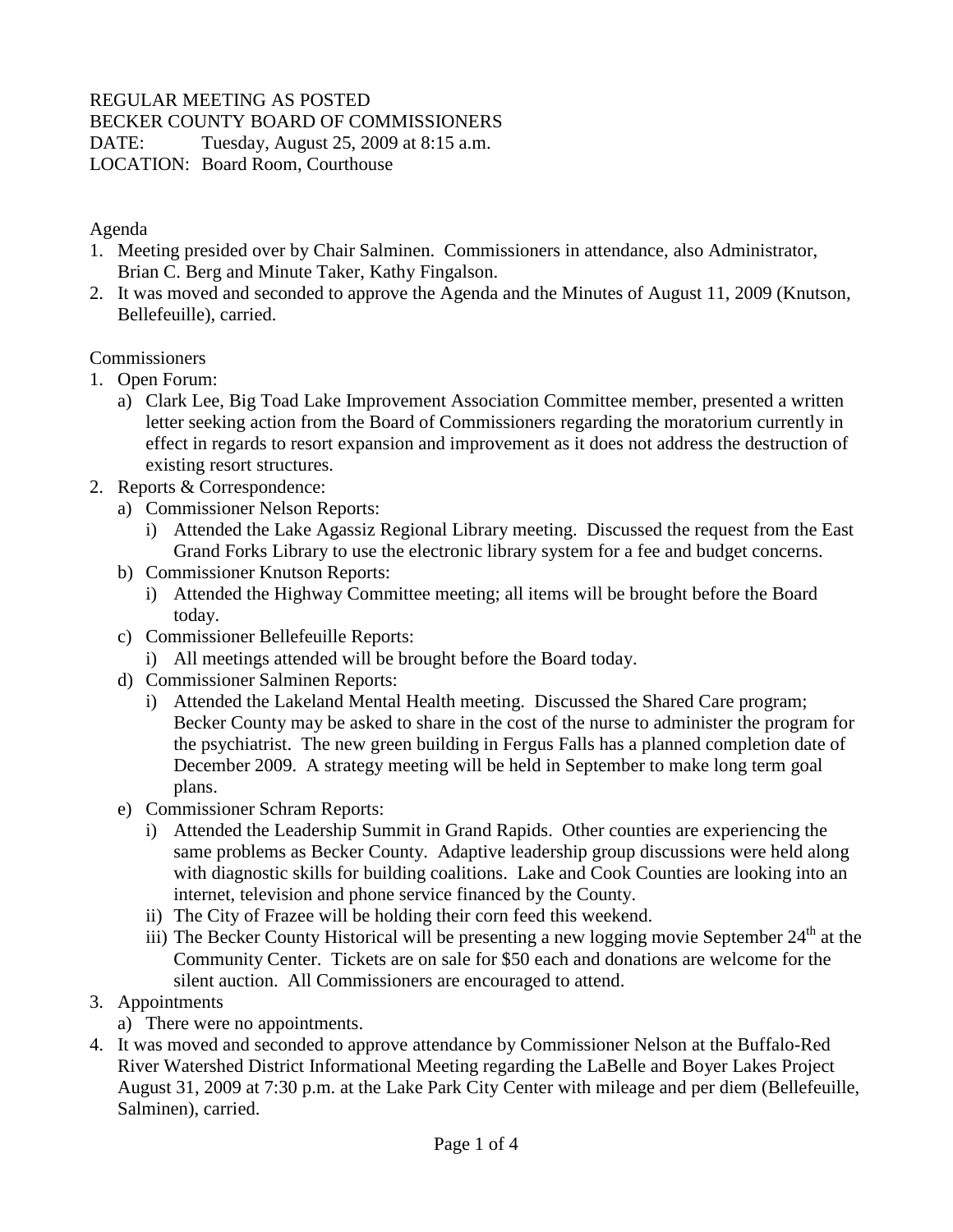Auditor-Treasurer

- 1. There were no licenses or permits.
- 2. It was moved and seconded to approve the minimum price for the tax forfeited land sale October 23, 2009 (Knutson, Nelson), carried.

## Finance Committee Minutes

- 1. It was moved and seconded to approve the Claims with the change and addition of two over 90 days claims; change payee from Becker County Soil and Water to Don Lefebvre in the amount of \$544.50; over 90 days claims: Dakota Paper for \$571.13 due to missing invoice; and Don Lefebvre for \$544.50 due to size of claim for committee reimbursement (Bellefeuille, Knutson), carried.
- 2. It was recommended by the Finance Committee to approve the Emergency Management's requests for acceptance of the Hazardous Material Grant and the Emergency Management Performance Grant.
- 3. It was recommended by the Finance Committee to approve the Sheriff's requests to purchase four squad car replacements and to accept the additional OHV-ATV enforcement grant money from the State of Minnesota.
- 4. It was recommended by the Finance Committee to approve the Highway's requests for the purchase of a replacement dump truck and participation in the traffic study to be completed on Highway 59 south.
- 5. It was moved and seconded to approve the Auditor-Treasurer's request for the Capital Improvement expenditure for a Pitney-Bowes folding system in the amount of \$2,000 plus tax (Knutson, Schram), carried.
- 6. It was recommended by the Finance Committee to approve the Auditor-Treasurer's request to set the minimum price for the Tax Forfeited Land Sale.
- 7. It was moved and seconded to approve the low quote for the 2009 TNT notices from NBS in the amount of \$3,742.03 (Bellefeuille, Schram), carried.
- 8. It was moved and seconded to accept the Auditor-Treasurer's June and July cash comparisons and investment summaries (Knutson, Nelson), carried.
- 9. Discussion was held on the 2010 Levy Certification and levy Limit summary received from the Department of Revenue. The official levy limit is \$17,501,553 or 1.38% increase. The Minnesota Governor's unallotment of CPA was not factored in for the calculation.
- 10. It was moved and seconded to approve the sale of wetland credits to the City of Detroit Lakes for a purchase price of \$.33 per square foot for a total purchase price of \$16,495 plus Becker County will be required to pay BOWSER \$500 for processing (Knutson, Schram), carried.

# Environmental Services

1 . Steve Skoog presented the Transfer Station Study. The Transfer Station is obsolete and small for the size of the County. The study looked at the amount of waste through the facility, the traffic flow, the recycling program, rural solid waste collection points, and tied these together with the Regional Solid Waste Plan.

# 4-H Group Presentation on the Public Value of 4-H

1 . Mickey Okeson and five 4-H members (Melissa Brown, Lauren Peterson, Dannon Yliniemi, Baily Yliniemi, and Emma Ulmer) shared aspects of their involvement and growth through 4-H programs.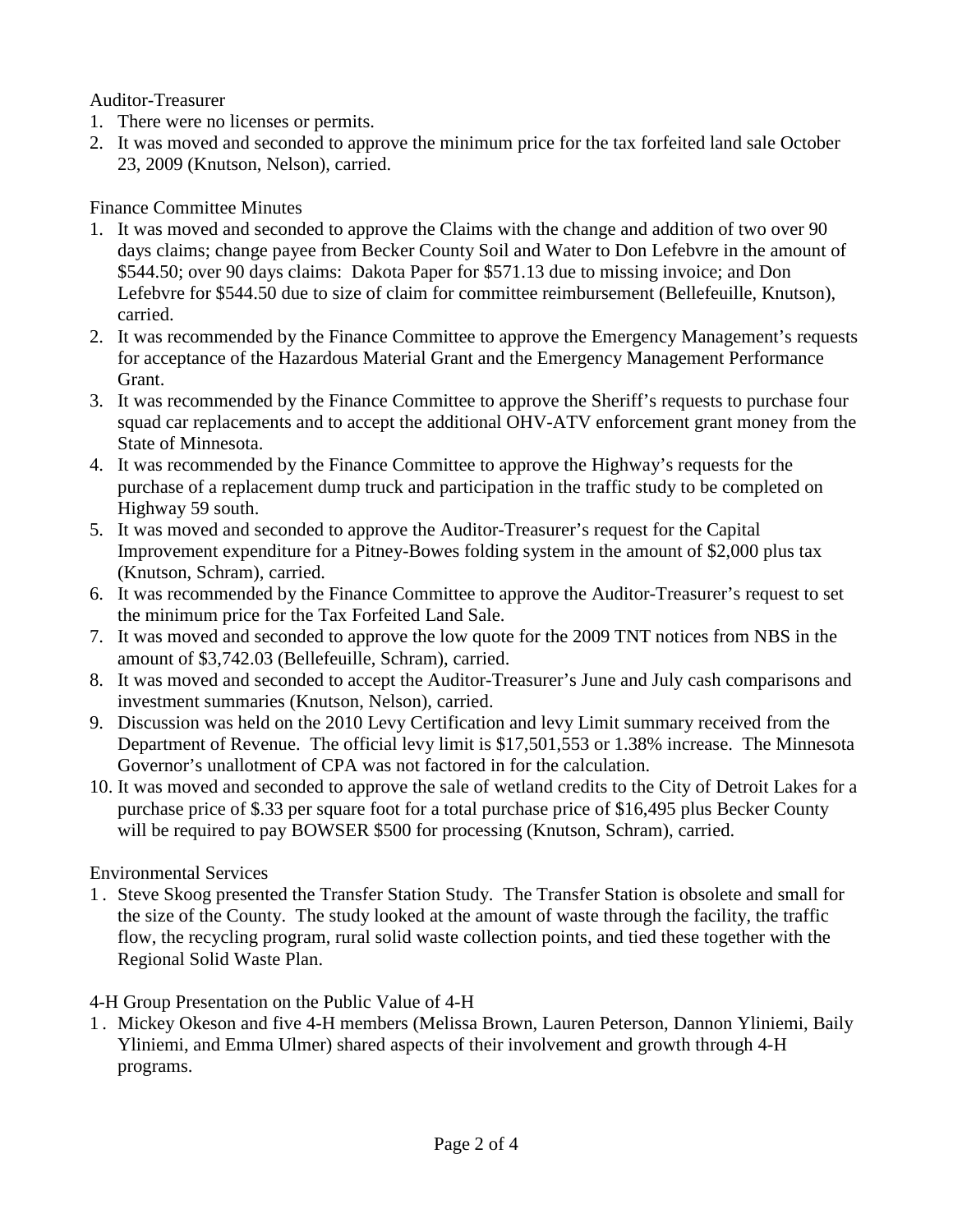# Highway

- 1 . It was moved and seconded to approve Agreement No. 95216 for the Detroit Lakes Transportation Study, Resolution 08-09-2B and Becker County will provide \$10,000 towards the study (Bellefeuille, Nelson), carried.
- 2 . It was moved and seconded to approve Resolution 08-09-2C authorizing and directing the County Engineer to purchase a heavy duty single axle truck not to exceed the budgeted amount of \$46,000 and the Highway Committee will provide final concurrence on make, model, and mileage (Nelson, Bellefeuille), carried.
- 3 . A construction update was given.

### Natural Resource Management

1 . It was moved and seconded to approve the dispersed camping on County administered tax-forfeited lands, Resolution 08-09-2A (Schram, Bellefeuille), carried.

### **Sheriff**

- 1 . It was moved and seconded to approve the low bid for 4 replacement Crown Victoria squad cars not to exceed \$96,473.44 (Bellefeuille, Schram), carried.
- 2 . It was moved and seconded to approve the additional funding for the updated 2009-2011 Off Highway Vehicle Enforcement Grant, Resolution 08-09-2D in the amount of \$2,011 annually (Schram, Bellefeuille), carried.

### Human Services

- 1. It was moved and seconded to approve the Human Services Purchase of Service Agreement Home and Community Based Services (LSS of Frazee, LLC; New Horizons; North Star Temporary Associates, Inc.; Northern Safety and Security, LLC; Purfoods, LLC (Mom's Meals); and Smith Group Home) (Schram, Bellefeuille), carried.
- 2. It was moved and seconded to approve the amendment to the MinnesotaCare Contract for 2010 for the processing of MinnesotaCare applications (Knutson, Schram), carried.
- 3. It was moved and seconded to accept the Adult Services Report (Nelson, Knutson), carried.
- 4. It was moved and seconded to accept the Child and Family Services Report (Bellefeuille, Schram), carried.
- 5. It was moved and seconded to accept the Financial Assistance Reports (Knutson, Schram), carried.
- 6. It was moved and seconded to approve the Human Services Claims (Knutson, Bellefeuille), carried.
- 7. It was moved and seconded to accept the Community Health Family Planning Special Project Grant Agreement to provide family planning services including the services of public information, referral, outreach, counseling on STD's, abstinence, and contraceptive methods and offering exams and contraceptive methods (Bellefeuille, Knutson), carried.
- 8. It was moved and seconded to accept the Community Health Immunization Registry funding and certification for the 2010 Immunization Registry that records and tracks immunizations for children ages birth through 20 (Schram, Nelson), carried.
- 9. It was moved and seconded to accept the Community Health Report (Knutson, Schram), carried.
- 10. It was moved and seconded to approve the Community Health Claims (Bellefeuille, Knutson), carried.
- 11. It was moved and seconded to approve the Transit Ridership Report (Schram, Bellefeuille), carried.
- 12. It was moved and seconded to approve the Transit Claims (Knutson, Schram), carried.